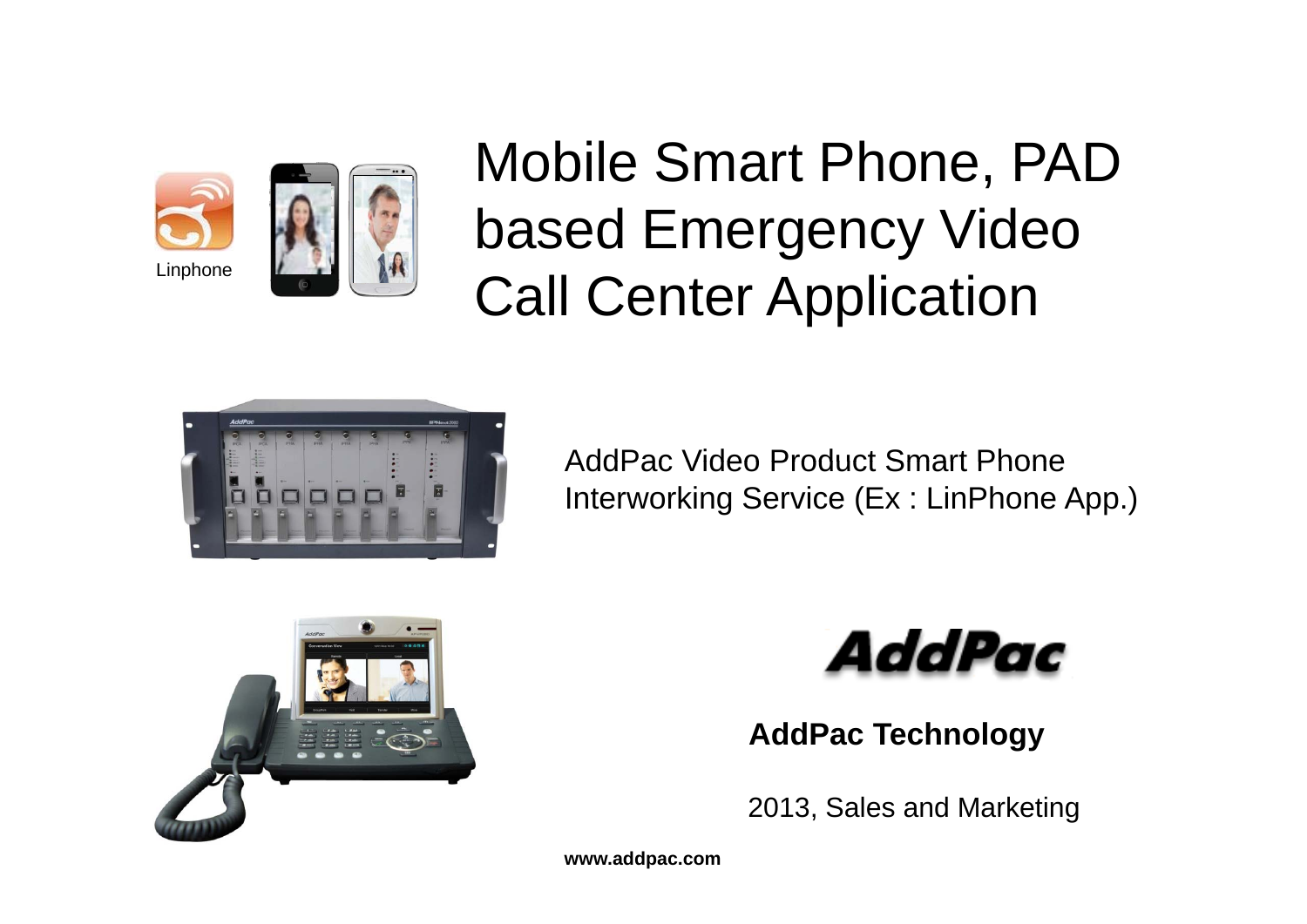## **Contents**

- $\bullet$ Linphone Smart Phone Appl. Overview
- Smart Phone Video Interworking Service Diagram
- SIP Register - Linphone Application Register to
- SIP Video Call Flow
- Smart Phone based Emergency Video Call Center Solution
	- –IP-PBX : IPNext Series Call Manager with RTP Proxy
	- IP Video Phone : AP-VP280 Video Attendant Terminal
	- –Video Encoder : AP-NC500 (SIP Call based Video Encoder)
	- – Standalone NVR : AP-HNR1004 (SIP Call based Video Recording Server)

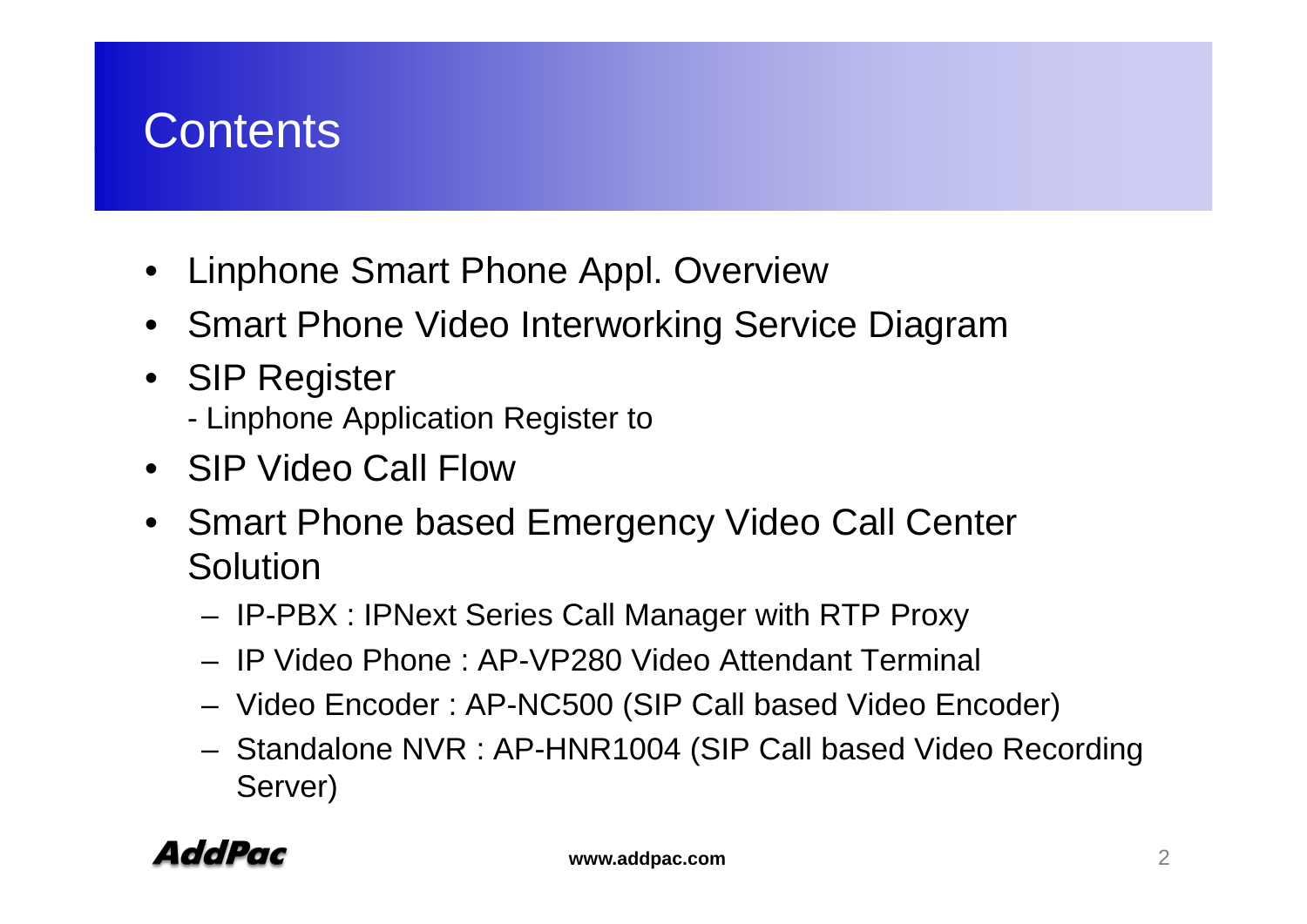## Linphone Smart Phone Appl. Overview

- Open source **Video SIP Phone** for mobile*.*
	- -Support for Android and iPhone/iPad(with video support)
- SIP user agent compliant with RFC3261
- $\bullet$  DTMF (telephone tones) support using SIP INFO or RFC2833
- Support for voice and video codec
	- Voice Codec : G.711ulaw/alaw, G.722, G.729 ...
	- Video Codec : H264, etc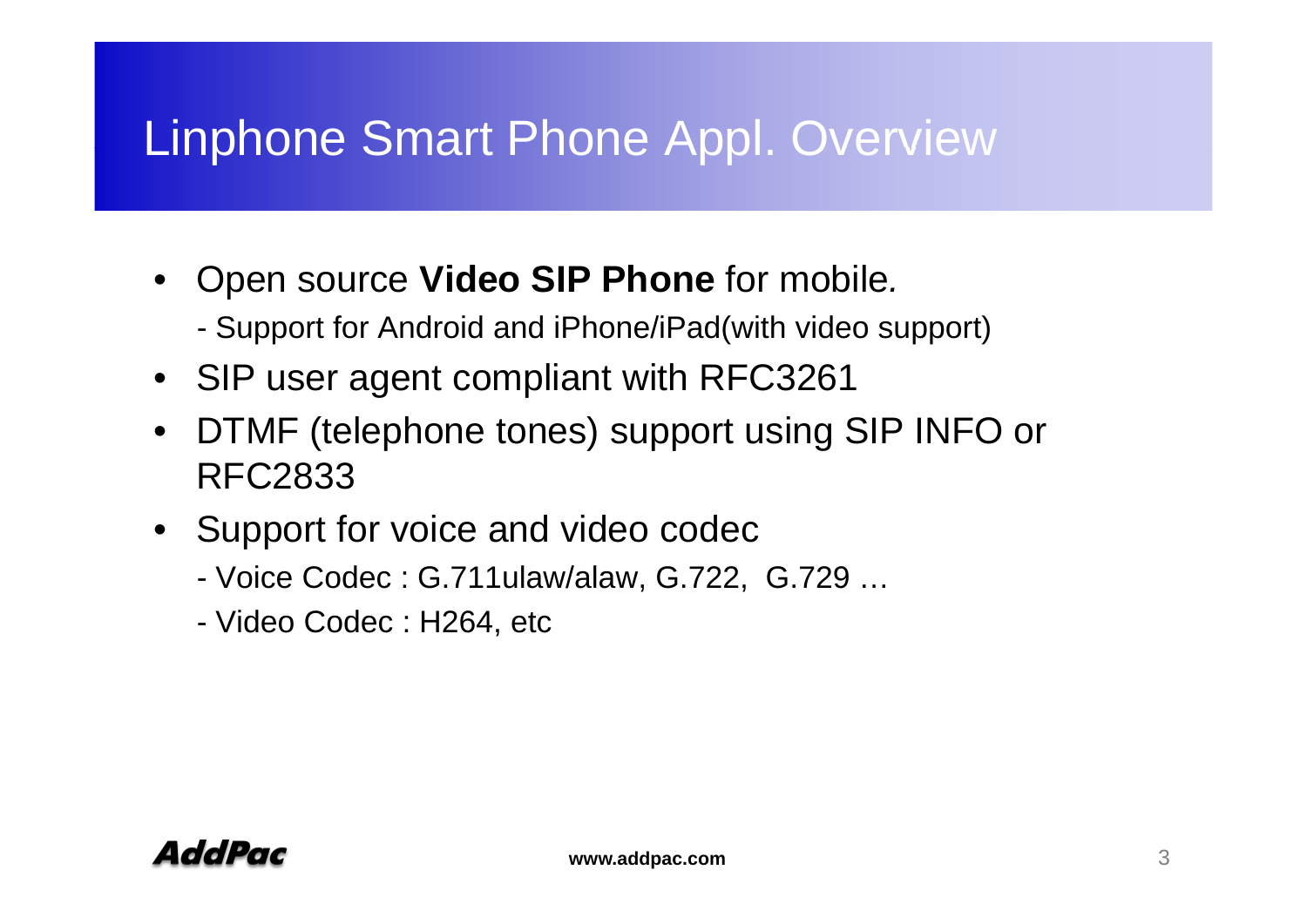## Smart Phone Video Interworkin g Service Diagram

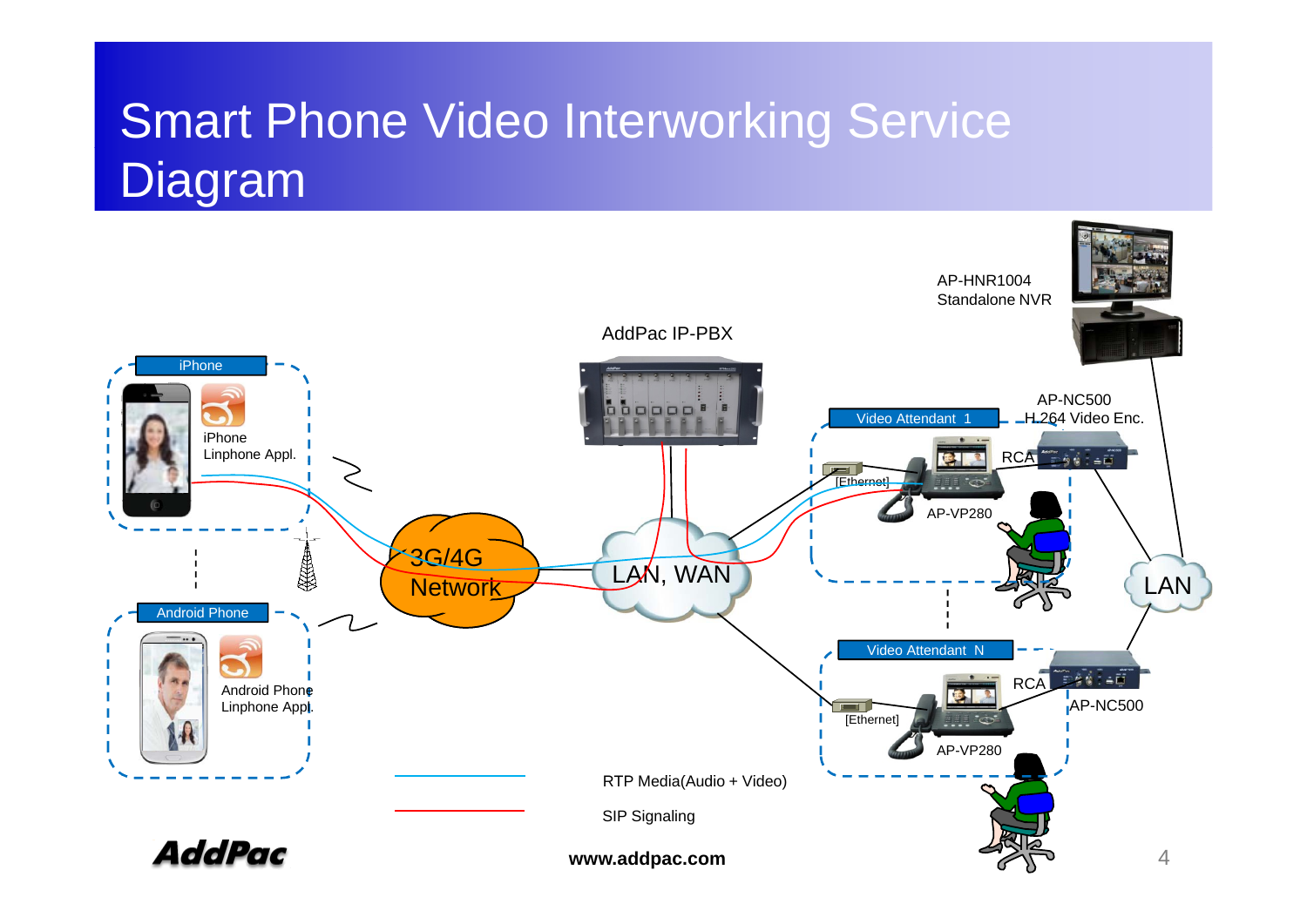## SIP Register

#### Linphone Application Register to AP-ACS1000



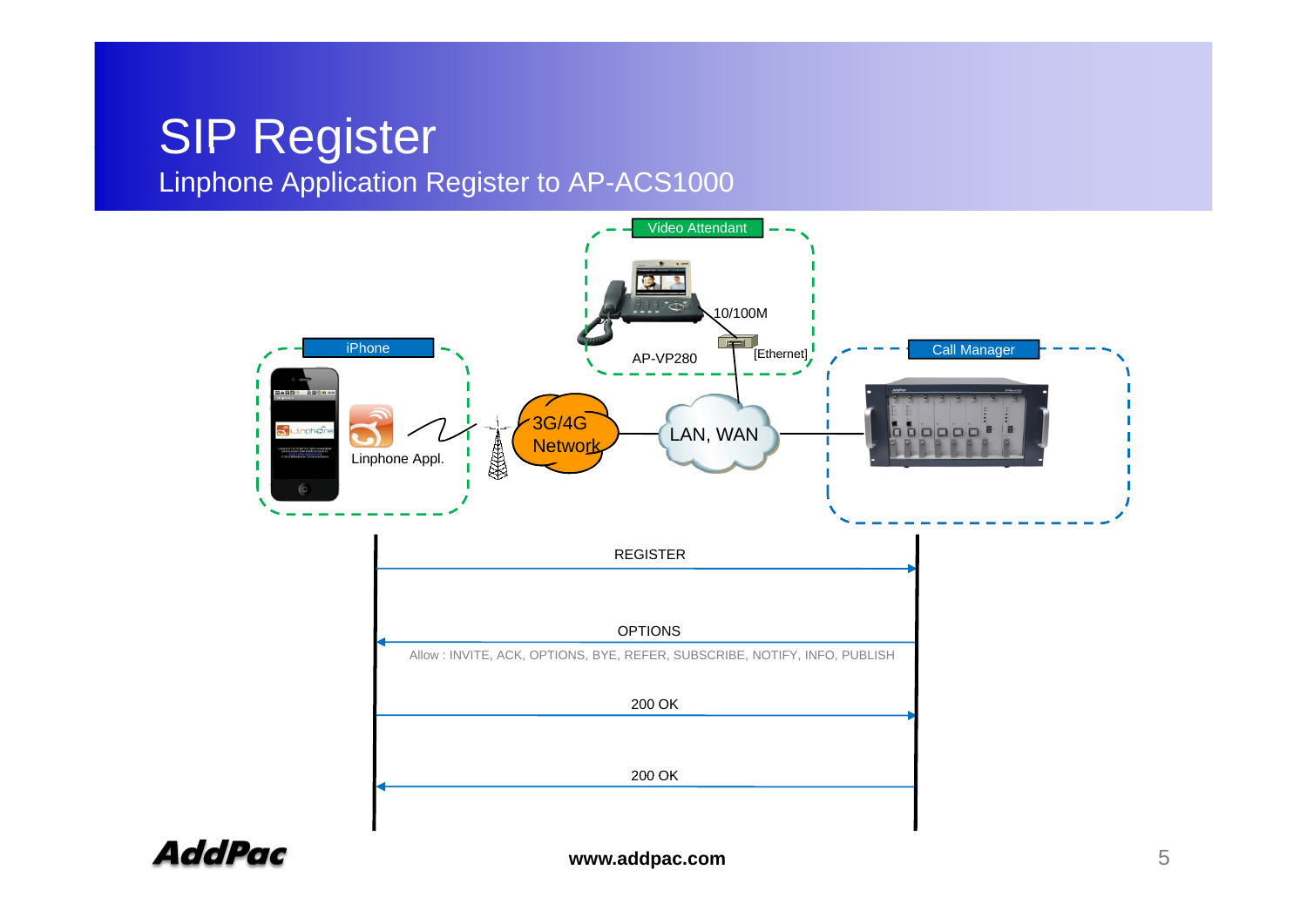#### SIP Video Call Flow

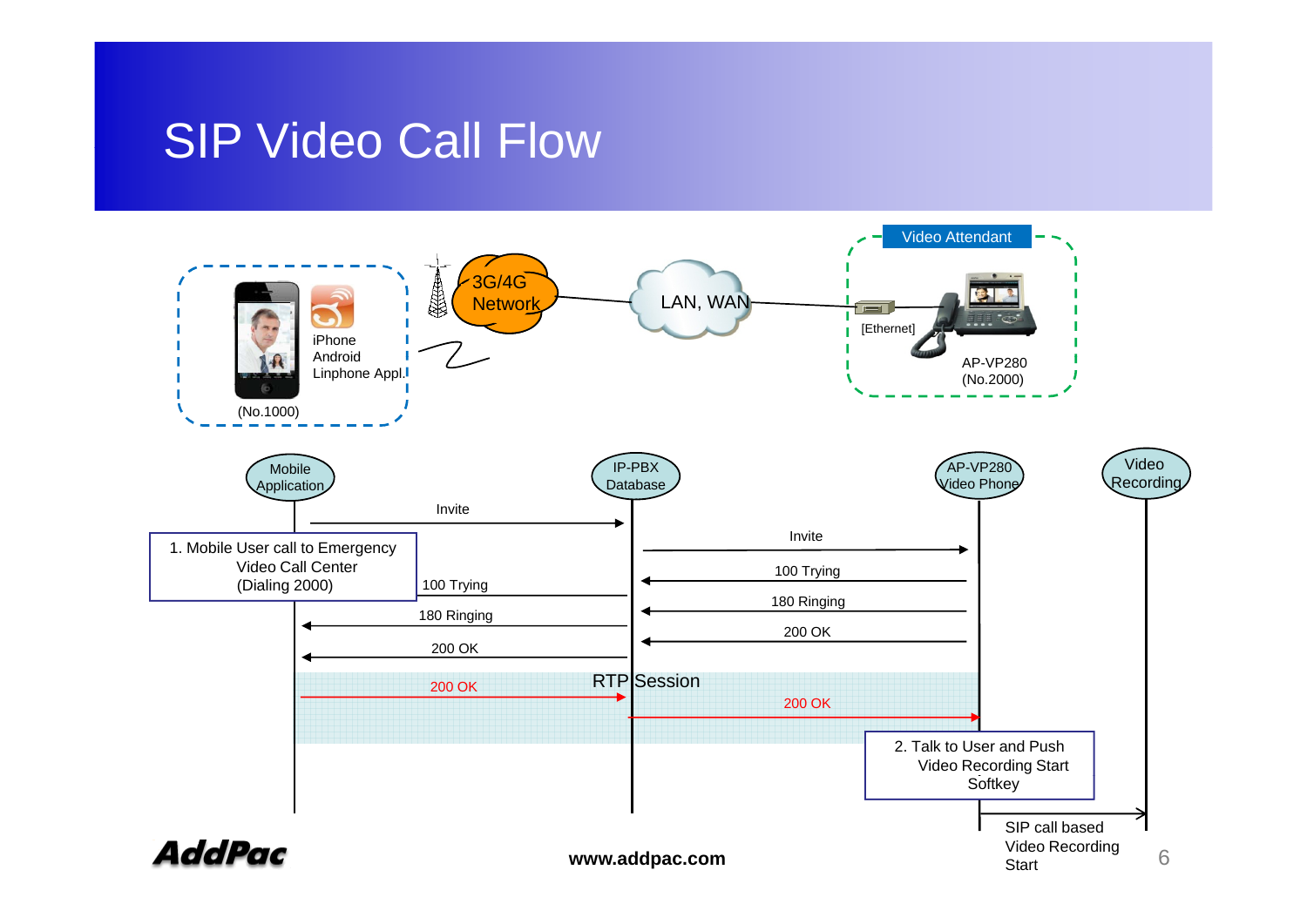Smart Phone based **Emergency Video Call** Center Solution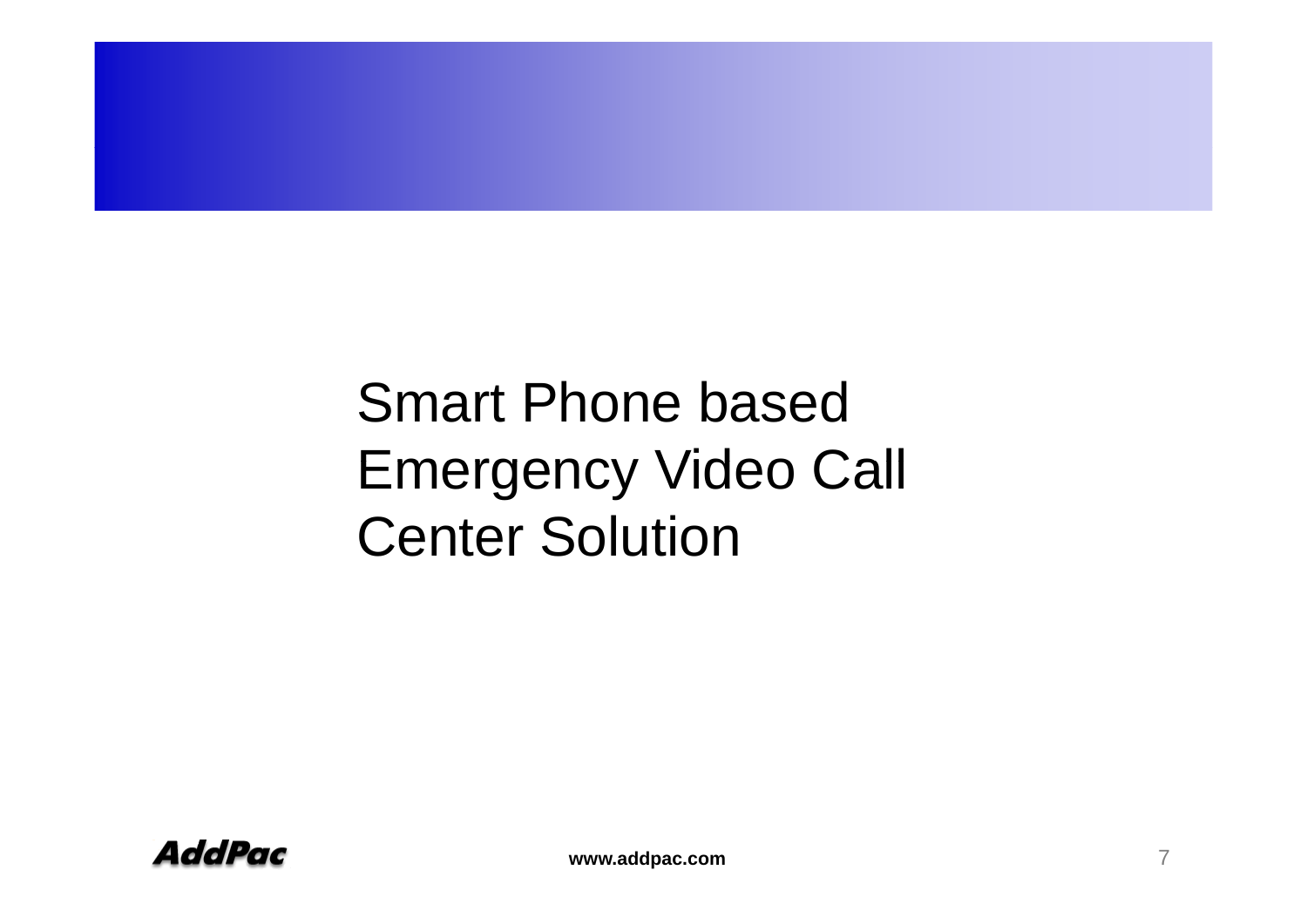## IPNext2000 IP-PBX

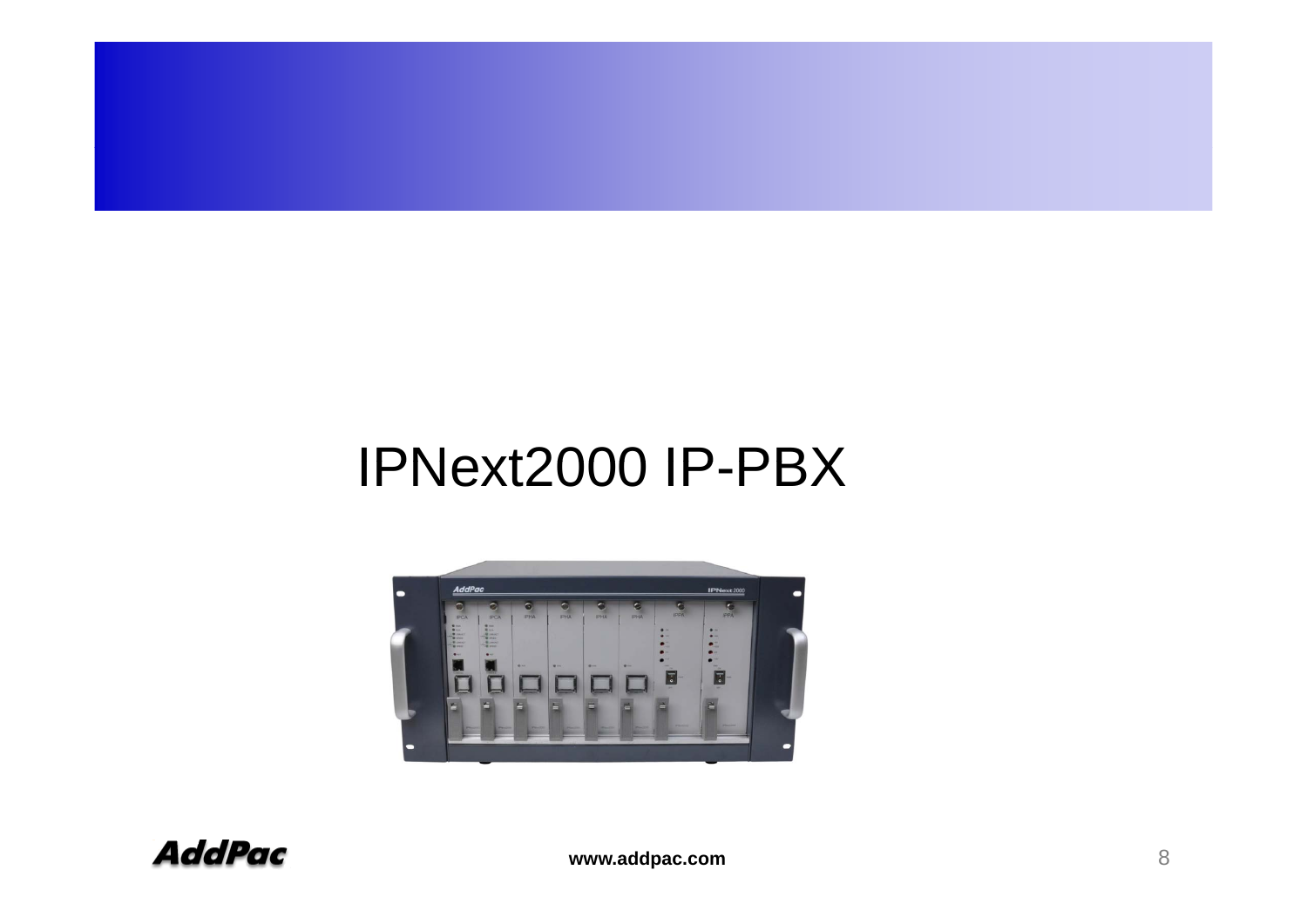## IPNext2000 IP-PBX Main Features

- •Inc.<br>
SIP Application Server, Proxy, Registrar and Location Server
- $\bullet$ Multiple ITSP Trunk with SIP & H.323 Accounts Support
- • Dual System Redundancy Architecture
	- Two(2) Gigabit Ethernet Interface / System
- High Performance RISC Architecture
- Powerful Network Protocols (PPPoE, DHCP, Static Routing, etc)
- IPv4/IPv6 Dual Stack
- RTP Proxy Function Embedded for Private IP and IPv6 Address Interworking
- User Presence Service Features for Smart Multimedia Messenger and Smart IP Phone
- IVR Scenario Editor, Voice Mail, Media Service (Coloring), Conference
- $\bullet$ Firmware Upgradeable Architecture
- $\bullet$ Smart Multimedia Manager for IP-PBX Management
- $\bullet$ Smart Messenger Service (click to dial) for Unified Communication
- •Smart NMS for Large Scale Deployment
- $\bullet$ Advanced Voice QoS Mechanism
- •Dual Redundancy Power Module

#### AddPac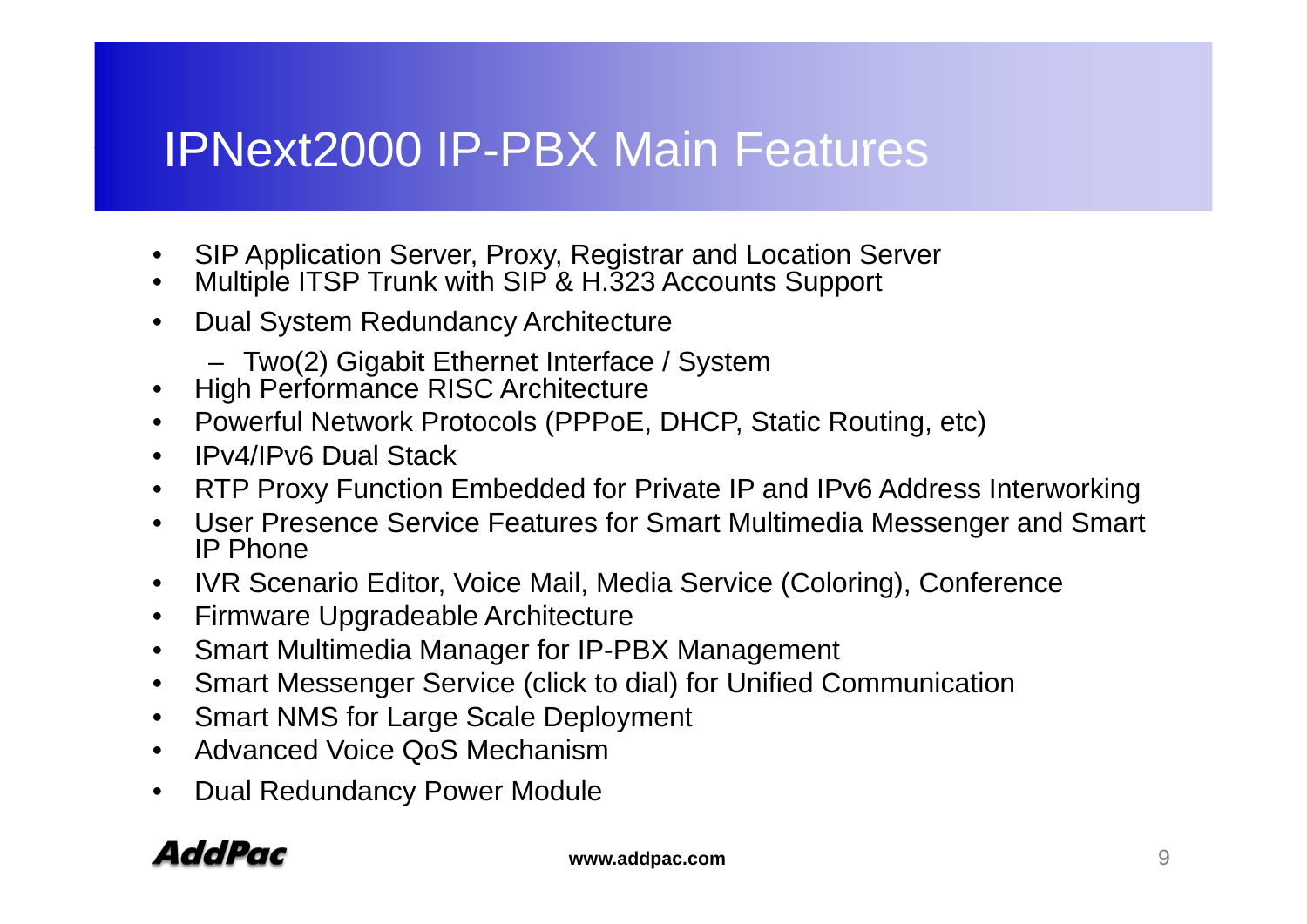#### **Hardware Specification**

IPNext2000 Next Generation IP-PBX System



#### IPNext2000 Front Side



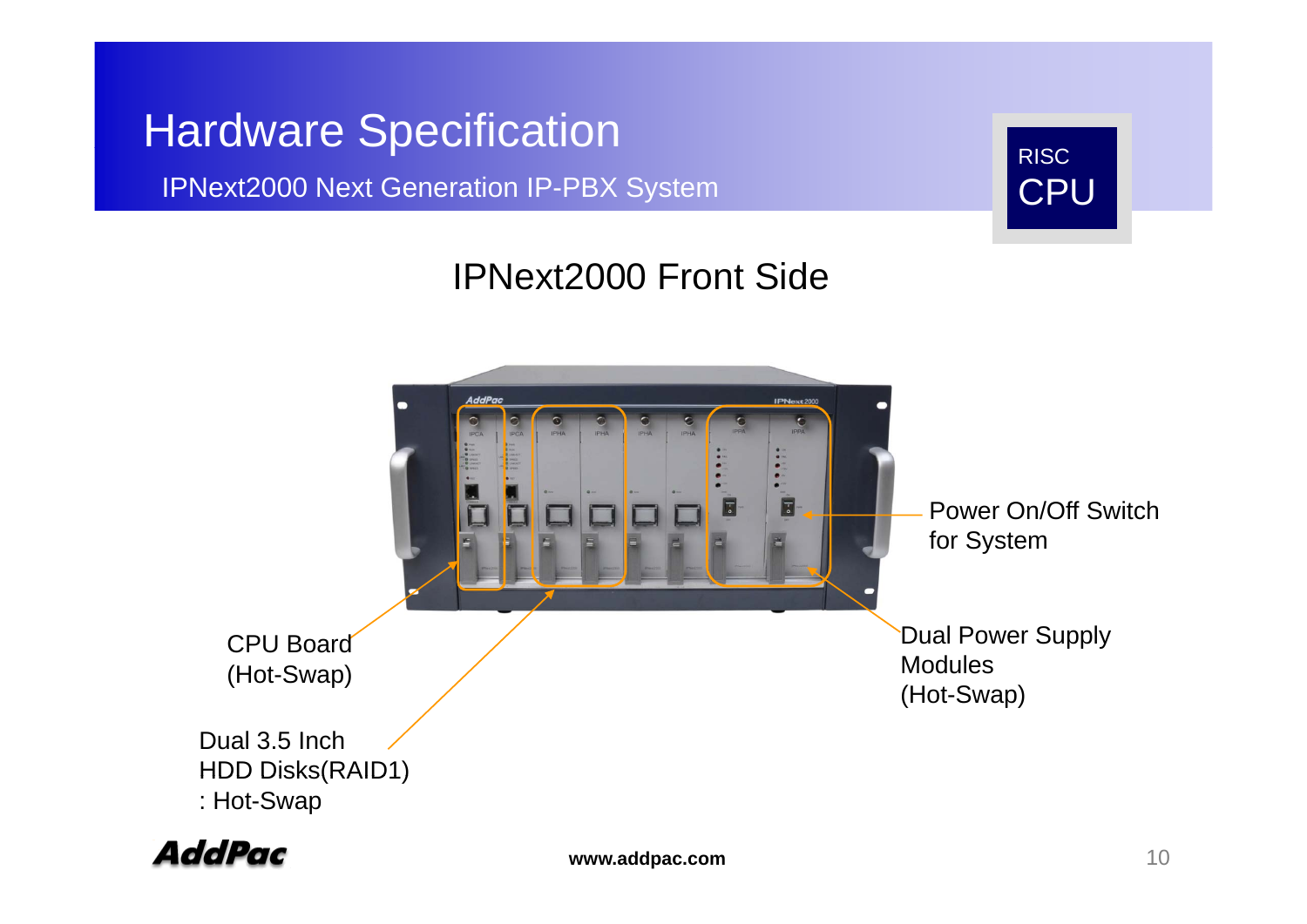#### **Hardware Specification**

#### IPNext2000 Next Generation IP-PBX System



#### IPNext2000 Back Side



**AddPac**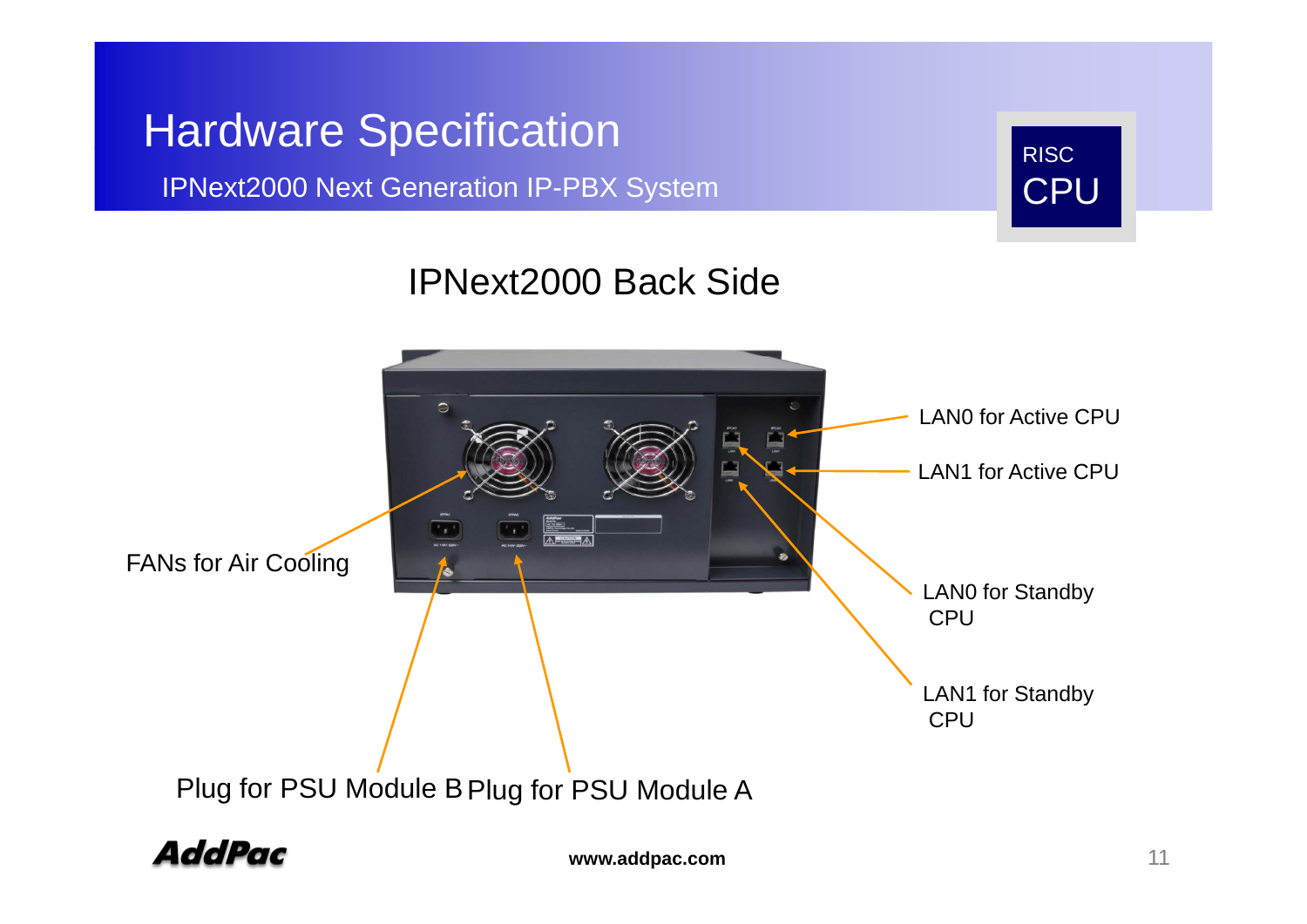## IP Video Phone

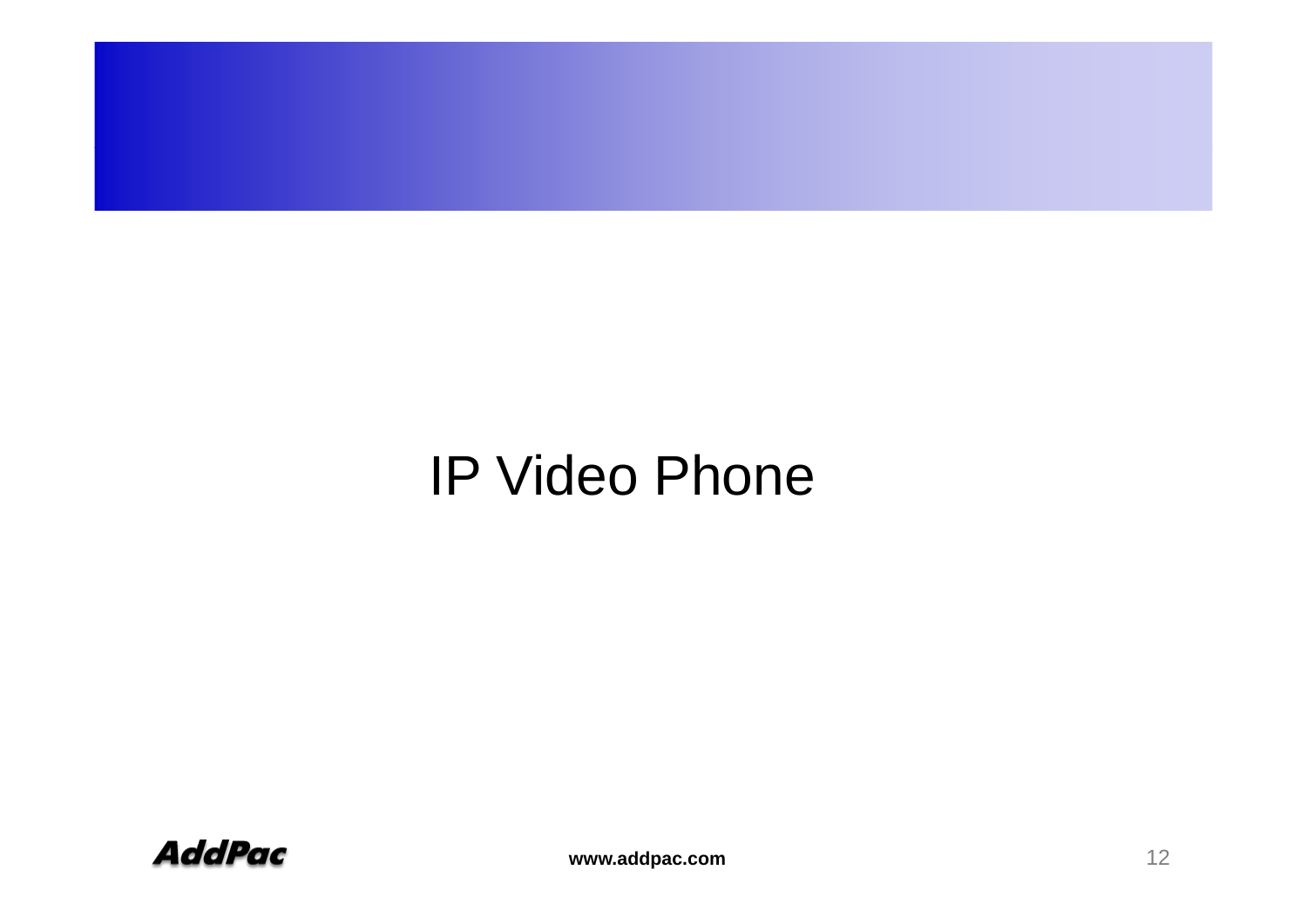#### AddPac IP Video Phone Table

|                     | <b>AP-VP500</b>              | AP-VP300N                | <b>AP-VP280</b>              | <b>AP-VP250</b>                | <b>AP-VP230</b>          | <b>AP-VP150</b>            | <b>AP-VP120</b>         |
|---------------------|------------------------------|--------------------------|------------------------------|--------------------------------|--------------------------|----------------------------|-------------------------|
|                     |                              |                          |                              |                                | 原品<br>$(\bullet)$        |                            | <b>HH</b>               |
| <b>LCD Size</b>     | 12.1 Inch<br>Touch<br>Screen | 7Inch<br>Touch<br>Screen | 7Inch<br><b>Touch Screen</b> | 4.3Inch<br><b>Touch Screen</b> | 5Inch<br>Touch<br>Screen | 4.3Inch<br>Touch<br>Screen | 4.3Inch                 |
| Camera              | <b>CCD</b>                   | <b>CCD</b>               | <b>CMOS</b>                  | <b>CMOS</b>                    | <b>CMOS</b>              | <b>CCD</b>                 | <b>CMOS</b>             |
| Video<br>Codec      | H.263<br>MPEG4<br>H.264      | H.263<br>MPEG4<br>H.264  | H.263<br>MPEG4<br>H.264      | H.263<br>MPEG4<br>H.264        | H.263<br>MPEG4<br>H.264  | H.263<br>MPEG4<br>H.264    | H.263<br>MPEG4<br>H.264 |
| Signaling           | <b>H.323/SIP</b>             | <b>H.323/SIP</b>         | <b>H.323/SIP</b>             | <b>H.323/SIP</b>               | <b>H.323/SIP</b>         | <b>H.323/SIP</b>           | <b>H.323/SIP</b>        |
| Video<br><b>MCU</b> | N/A                          | N/A                      | N/A                          | N/A                            | N/A                      | N/A                        | N/A                     |
| Voice<br><b>MCU</b> | 3-Party                      | 3-Party                  | 3-Party                      | 3-Party                        | 3-Party                  | 3-Party                    | 3-Party                 |
| <b>LAN Port</b>     | $\overline{2}$               | $\overline{2}$           | $\overline{2}$               | $\overline{2}$                 | $\overline{2}$           | $\overline{2}$             | $\overline{2}$          |
| PoE                 | N/A                          | Support                  | N/A                          | Support                        | Support                  | Support                    | Support                 |

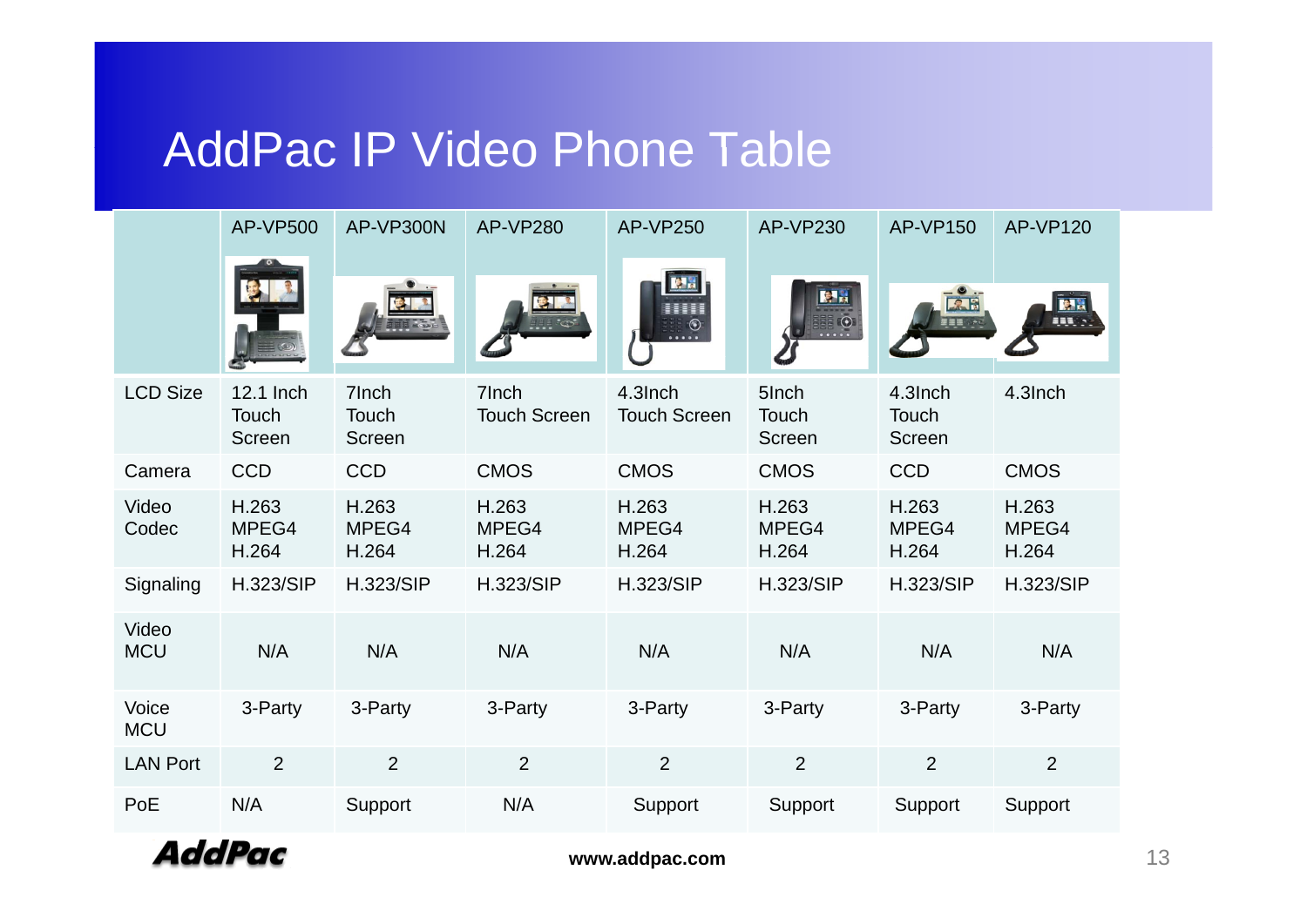#### Product Overview

#### AP-VP280 Video Phone

- 7 Inch LCD Display, Touch Screen, Remote Controller
- • External Video Interface
	- Composite (RCA) Video In/Out, S-Video Out
	- Audio (RCA) In/Out
- High-performance Video Codec Support
	- H.263, MPEG-4, JPEG, and H.264
- High-performance Audio Codec Support
	- G.722(16KHz), G.711,G.729,G.723.1 ,etc
- Powerful Image Resolution Support
	- QCIF(176x144), CIF(352x288), QVGA(320x240), and VGA(640x480)
- Up to 30fps at 1Mbps with VGA-Resolution(MPEG-4)
- Video Conference Call Support (AddPac MCU Inter-working)
- SIP, H.323 Signaling Support
- Rate Control for Video Traffic QoS
	- Ensuring Optimized Quality, Frame Rate with Limited Bandwidth
- •High-end Error Resilient Against Various Packet Error

#### **AddPac**

**www.addpac.com** 14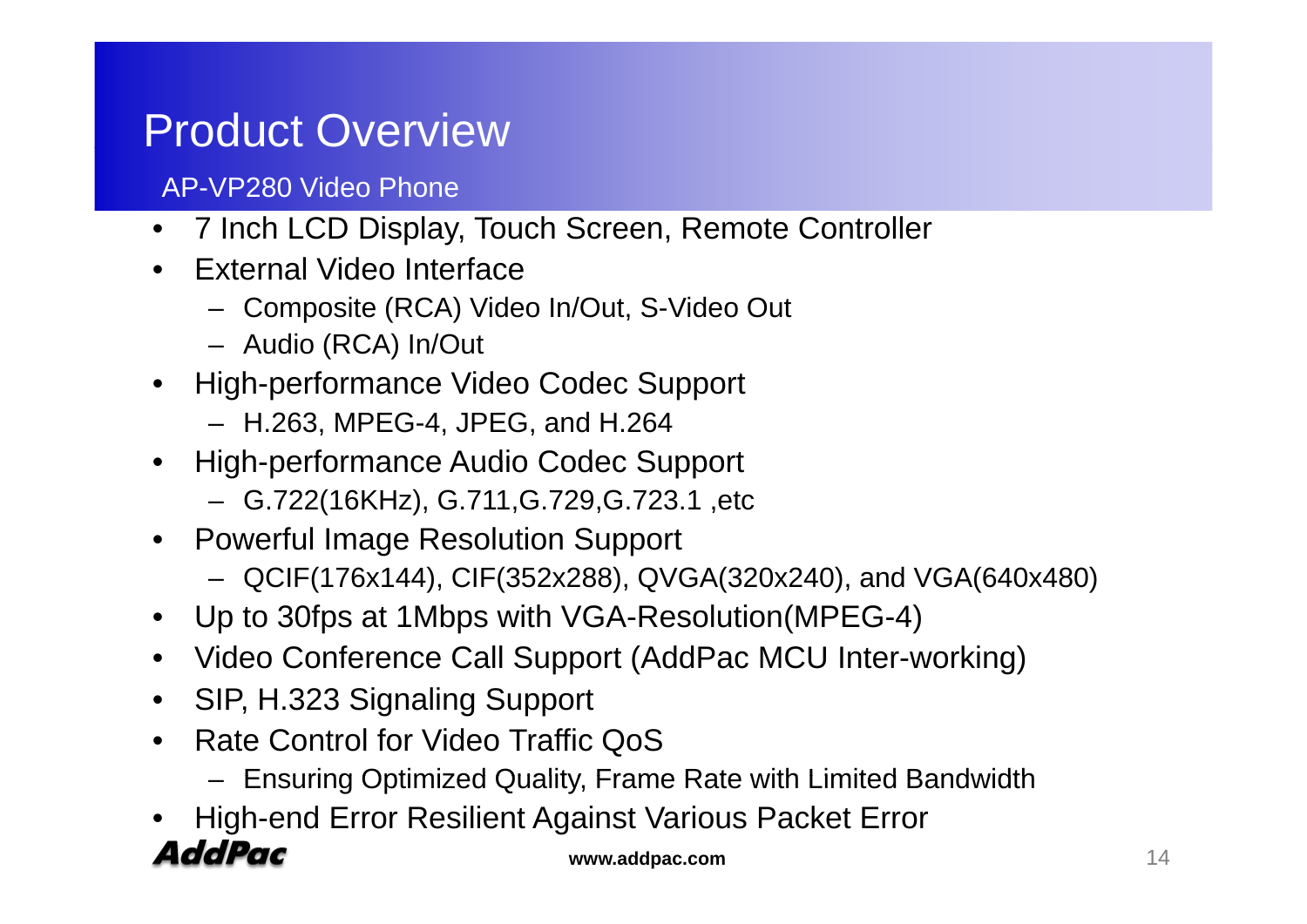## **Hardware Specification RISC**

#### AP-VP280 Video Phone

- $\bullet$ RISC Microprocessor Computing Power
- •High-end Programmable DSP Hardware Architecture
- Powerful Video Interface
	- RCA Video Input/Output, S-Video Output
- • High quality Audio and Voice Interface
	- Stereo Audio Input & Output Connector
- Network Interface **Remocon Sensor** 
	- Two(2) 10/100Mbps Fast Ethernet
	- One(1) RS-232C Console
	- One(1) USB 1.0 Interface **Touch Screen** ( )
- PSTN Interface
	- One(1) FXO(RJ11) interface





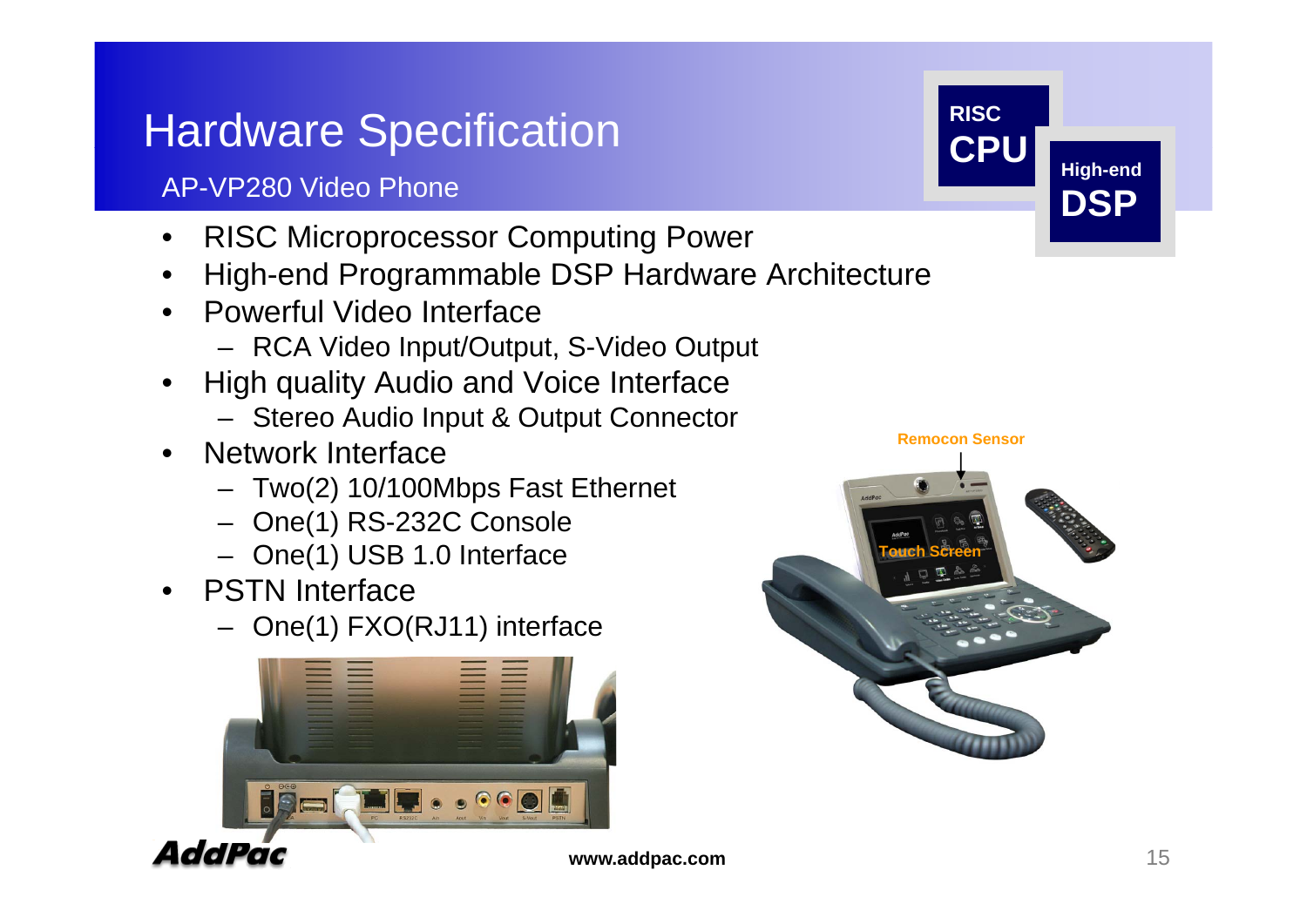## AP-NC500 Video Encoder



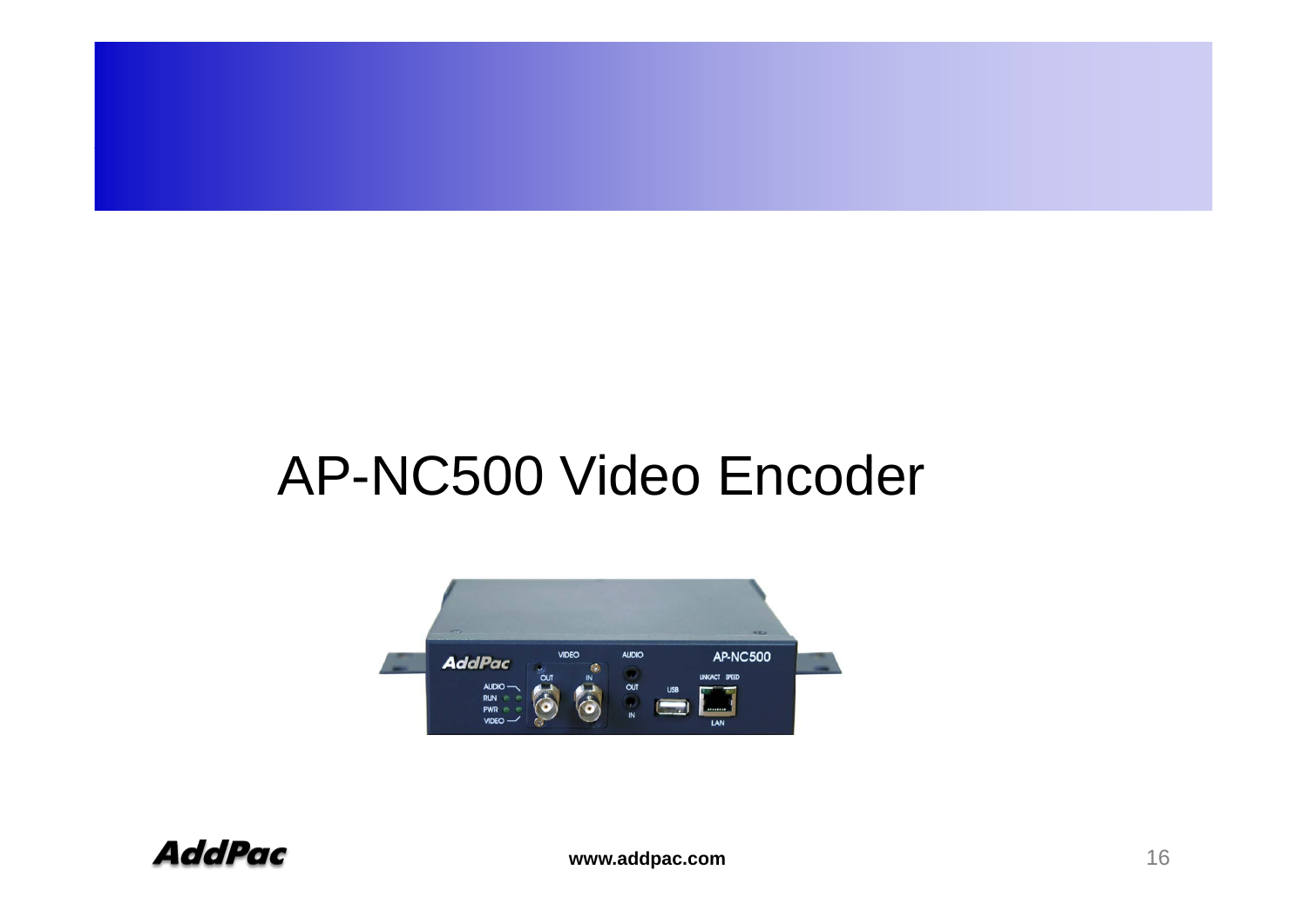## Main Features

#### AP-NC500 Video Codec

- IP based Audio/Video Encoding/Decoding Solution •
- Various Video Codec Support : H.264, MPEG4
- Up to D1 Video Resolution
- RTSP, TCP/UDP Protocol Support
- IP based Network Surveillance Solution
- •High-performance Video, Audio, and Voice Service
- •Firmware Upgradeable Architecture
- Video Solution with Outstanding Network Service Capability
- •Audio/Video Privacy Protection
- •External DC Power Supply Adaptor
- $\bullet$ Compact Chassis

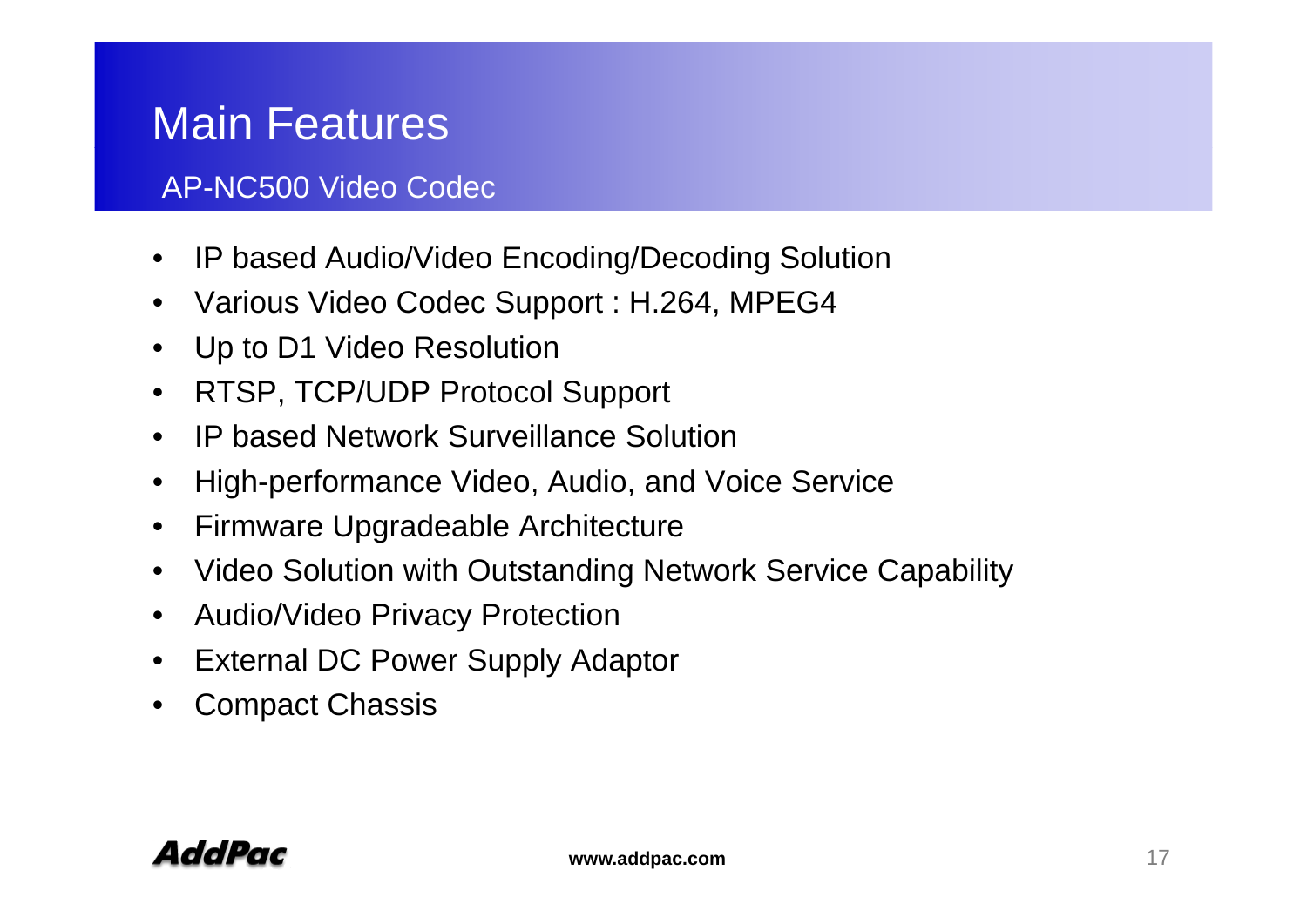## Hardware Specification

#### AP-NC500 Video Codec

#### Hardware Specification **AP-NC500 Front View**

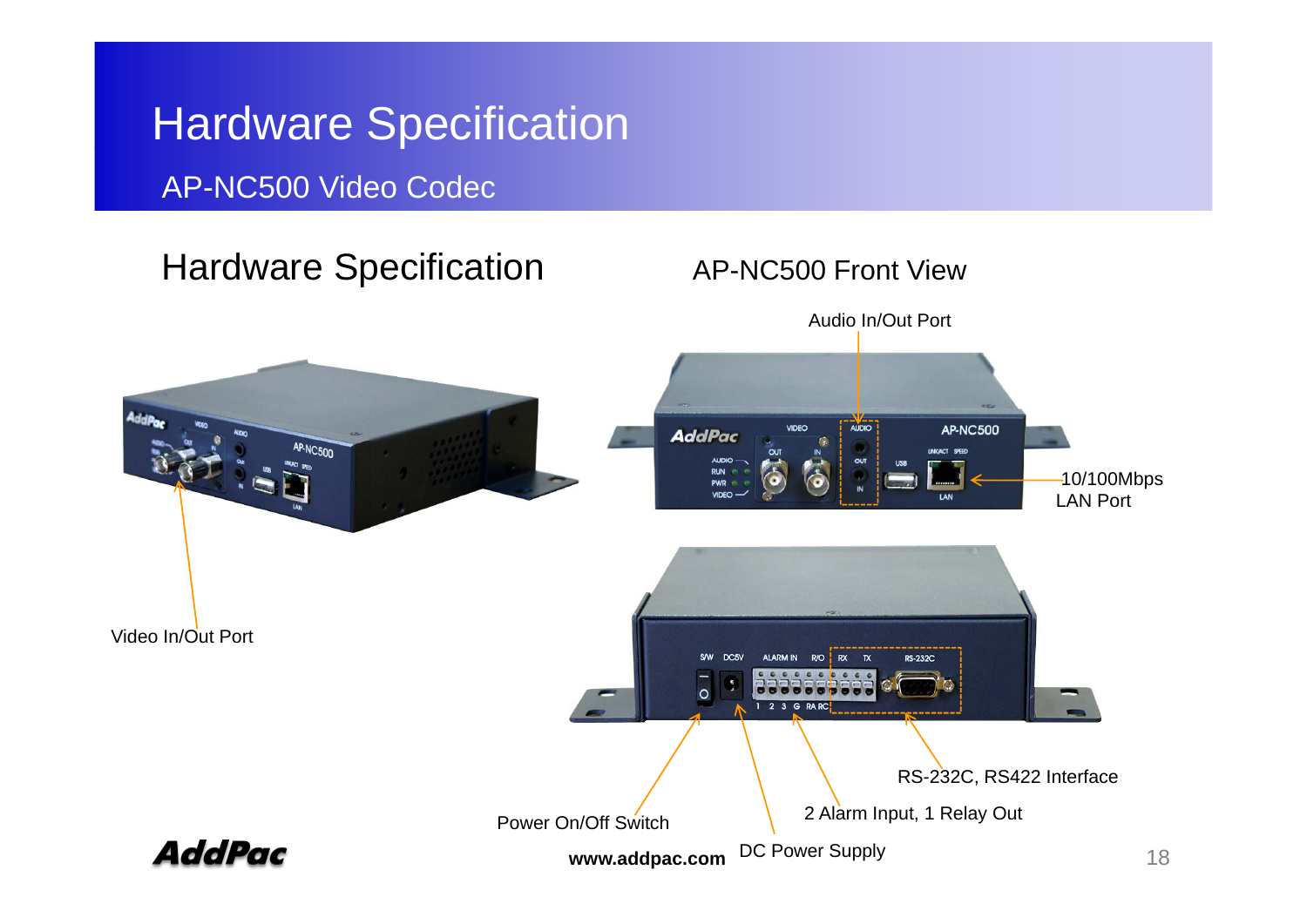## RTSP Service Network Dia gram

#### AP-NC500 Video Codec



AddPac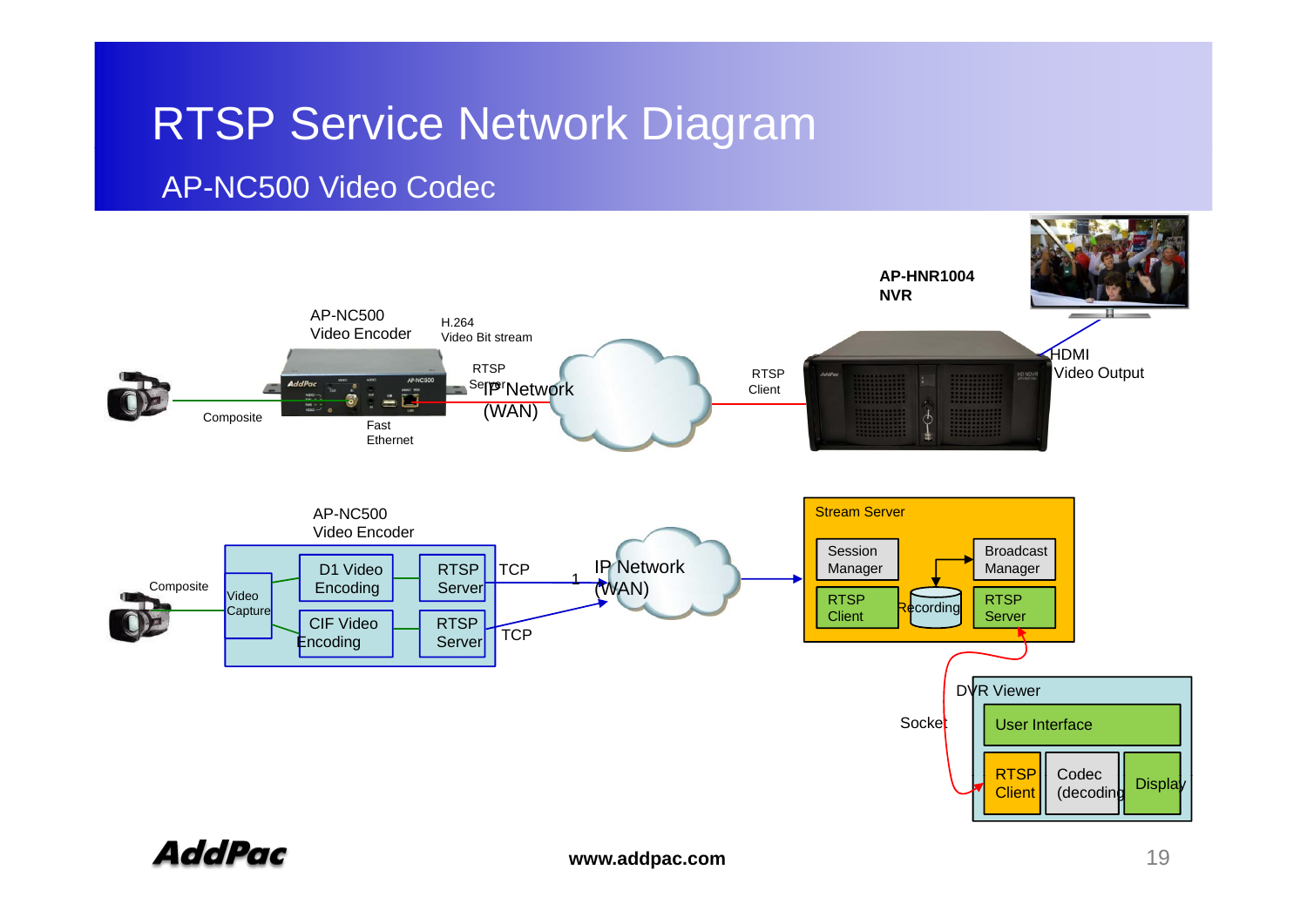## AP-HNR1004 Standalone Network DVR





**www.addpac.com** 20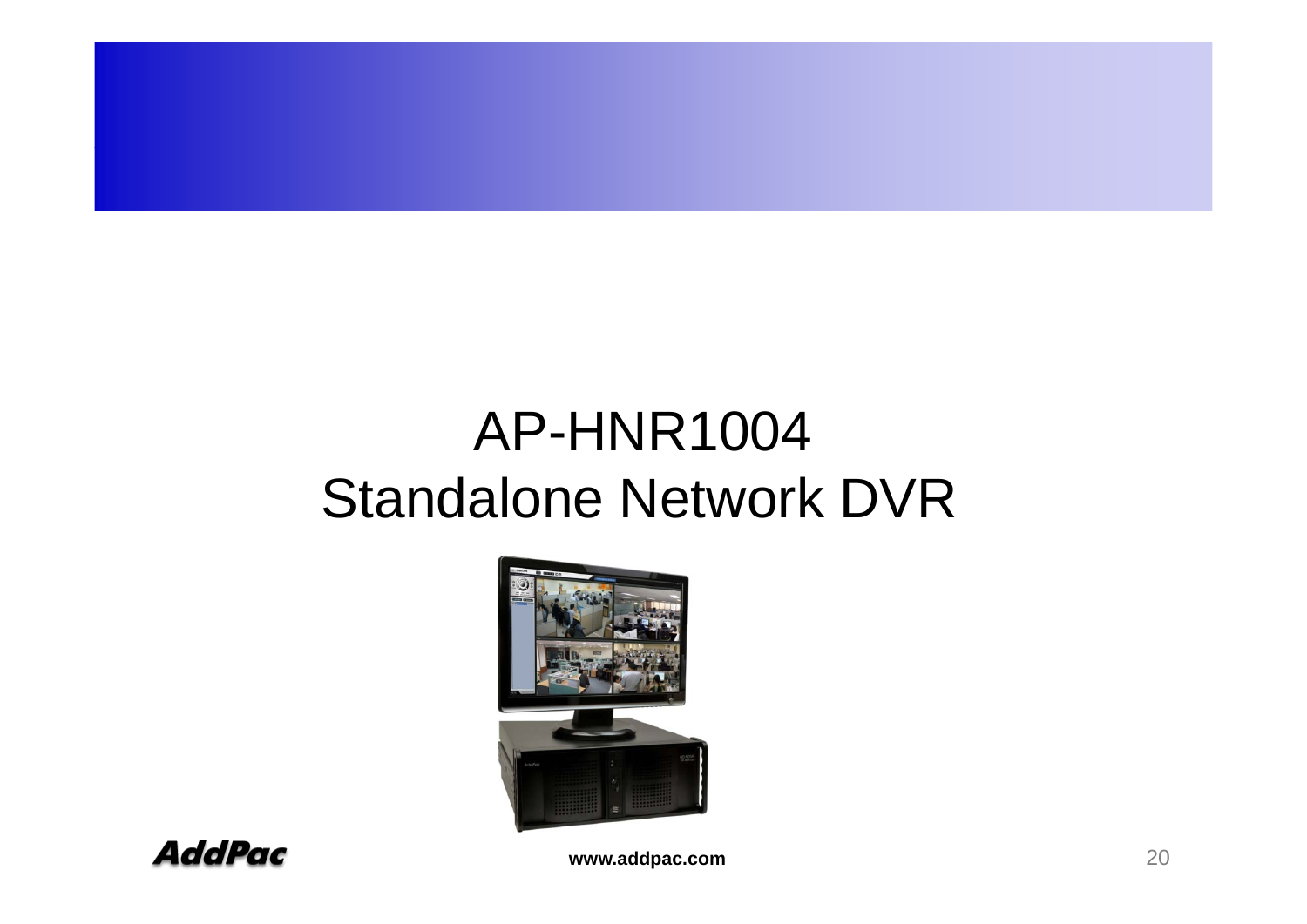#### Product Overview

#### AP-HNR1004 Standalone Network DVR

- •● High-Performance 4 Channel HD Standalone Network DVR Features<br>● H 264 Video Codec BP/MP/HP
- H.264 Video Codec BP/MP/HP
- $\bullet$ Full HD, HD, D1 Video Resolution Support
- $\bullet$ Video Out : HDMI, DVI, RGB Interface
- $\bullet$ HD Video Recording and Streaming Service
- •Smart DVR Viewer Support (MS-Window S/W)
- $\bullet$ Smart DVR Manager Support (MS-Window S/W)
- $\bullet$ File Back Manager Support (MS-Window S/W)
- $\bullet$ Powerful Management and User Friendly Features
- •High-performance Audio and Video Service
- $\bullet$ Firmware Upgradeable Architecture
- $\bullet$ Up to 4 x 3.5Inch Hard Disk (SATA Type)
- •One(1) DVD Writer for Video File Backup
- •One(1) 10/100/1000Mbps Gigabit Ethernet Interface
- •IR Input interface for Remote Control (Remocon)
- $\bullet$ USB Interface Support (Front Side, Back Side)

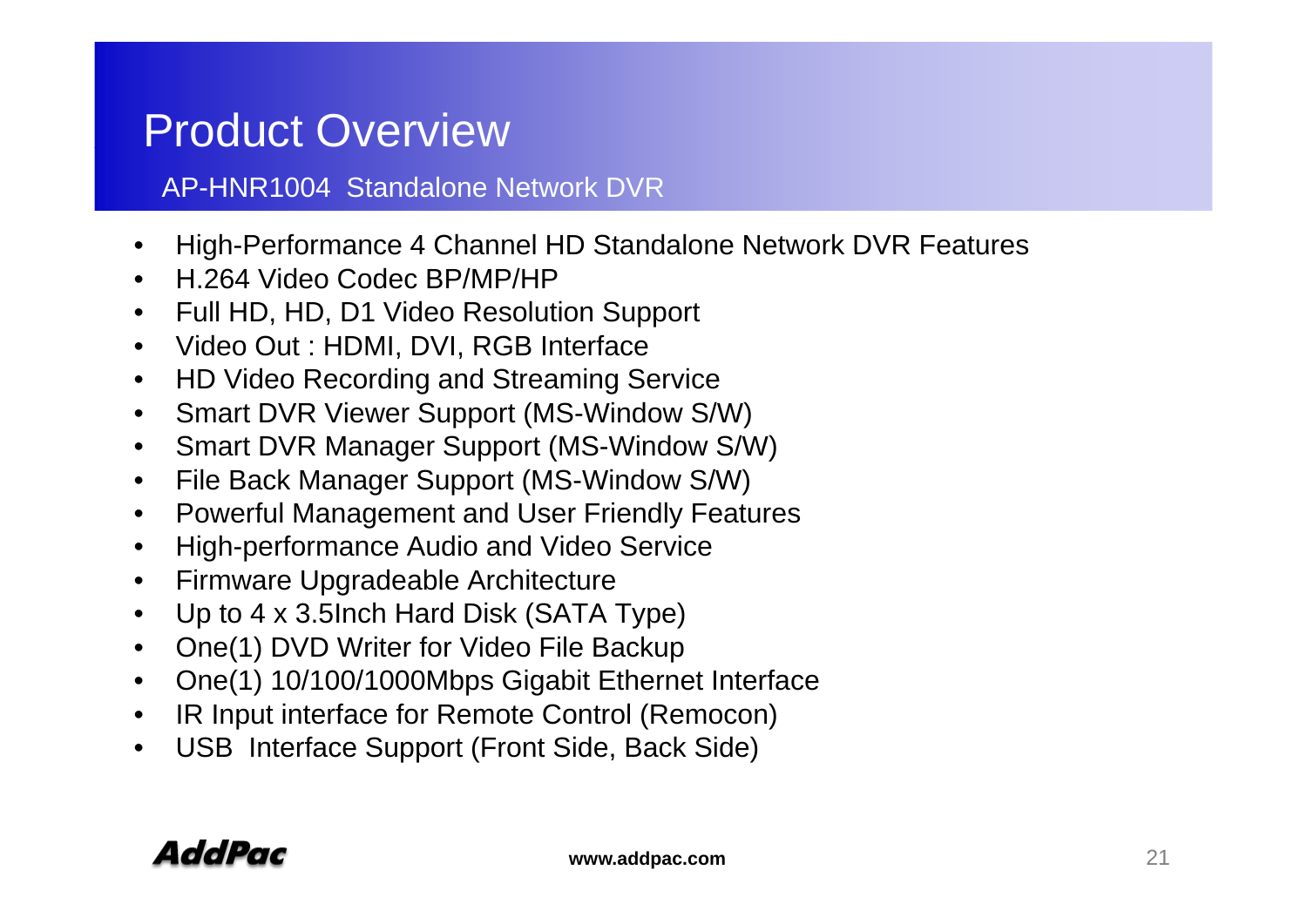## **Hardware Specification**

AP-HNR1004 Standalone Network DVR

- High Performance Computing Power<br>● Main Chassis •
- Main Chassis
	- Network Interface
		- One(1) 10/100/1000Mbps Fast Ethernet
	- Video Output Interface
		- HDMI, DVI,RGB Video Output
	- USB 2.0 Interfaces for Mouse, Keyboard, etc
	- IR Input port for Remote Control
	- Up to Four(4) Hard Disk